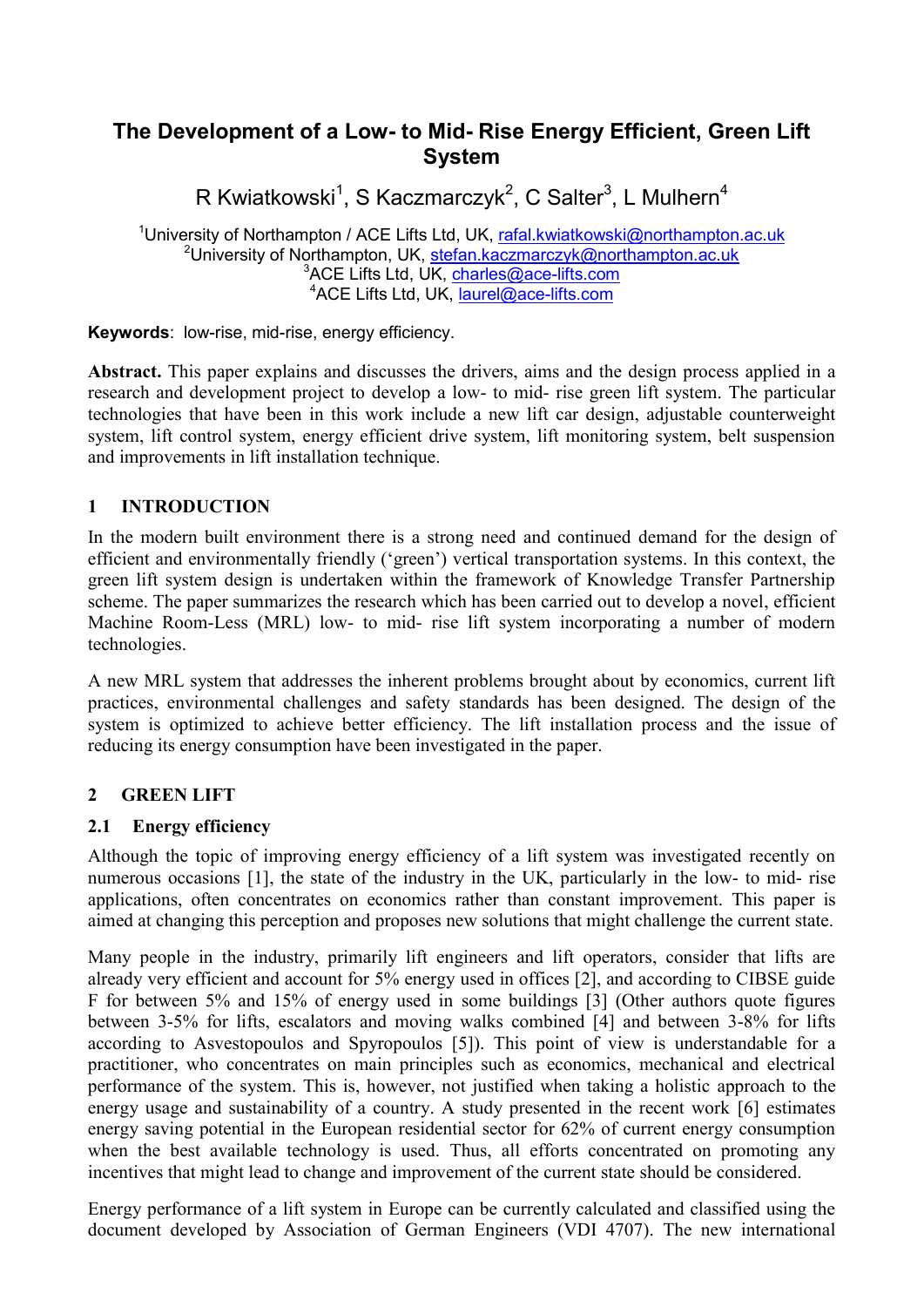standard ISO 25745-2 is expected to be released in the near future and will become a new, widely accepted benchmark and a reference for all new installations. Both methods are similar in the approach to energy calculation and classification. The problem in all cases is that calculations are based on estimations of lift usage for a specific building. This might be sufficient for an initial evaluation, however the next step in evaluation of energy consumption in a lift system would be continuous monitoring, recording all values of lift travel, load in the car and electrical current drawn from the mains supply. An energy usage model which is informed by data from the continuous monitoring system would then allow for a much greater control of the system improving overall efficiency by suitable control strategy.

#### **2.2 Lift System**

New technology solutions that are implemented in the project include the following:

- Lift car design and optimization of modular lift car design.
- Adjustable counterweight technology.
- New, software based control system.
- Open protocol remote monitoring system (the i-COM) with modular capability, accessible from internet-enabled devices
- The latest technology drive and suspension system.
- Improvements in the installation technique.

#### **2.3 Lift Car Design**

A virtual model of a lift car was developed with the use of Computer Aided Design (CAD) software, which allowed for an accurate and detailed model before any manufacturing will take place. The lift car design is based on a lightweight aluminium framework. This solution benefits from versatile structural options, allowing for implementation of the lift car design in a broader range of sizes, depending on the requirements. Additionally this also allows for limiting the number of traditional fasteners used. Another factor that was taken into account in the design process was an improved installation methodology, where the components are pre-manufactured in the factory, being delivered to the site and installed with minimum work required, due to the secret fixings and modern adhesive bonding used in the process.

The design implements new, cost-efficient composite panels developed for the aerospace industry applications. The panels are of a special construction allowing for better noise and vibration characteristics and a shorter lead time. Another benefit of this solution is the number of parts required. As the panels are cut to size before assembly, it effectively limits the number of panels required per side and further limits the number of fasteners and fixings necessary. Most importantly, the characteristics of panels are such that these panels are of improved fire-resistance as well as of smoke and toxicity properties, allowing them to be used in the modern built environment. Additionally, bespoke design of the car allows for quicker and flexible response to the customer needs.

Benefits of this solution include: limiting the mass of car leads to limiting mass of other components (counterweight); limiting the number of components (panels) lead to reducing the time to manufacture, limiting the number of fasteners reduce mass of car, special fixing solution allow for shorter installation time, limiting the mass of components and simplification of assembly process would allow for reduced installation time. All this improvements will reduce carbon footprint of a lift car. This in effect is a reduction of energy used in manufacture and installation. Additionally reduction of masses will require less energy for acceleration.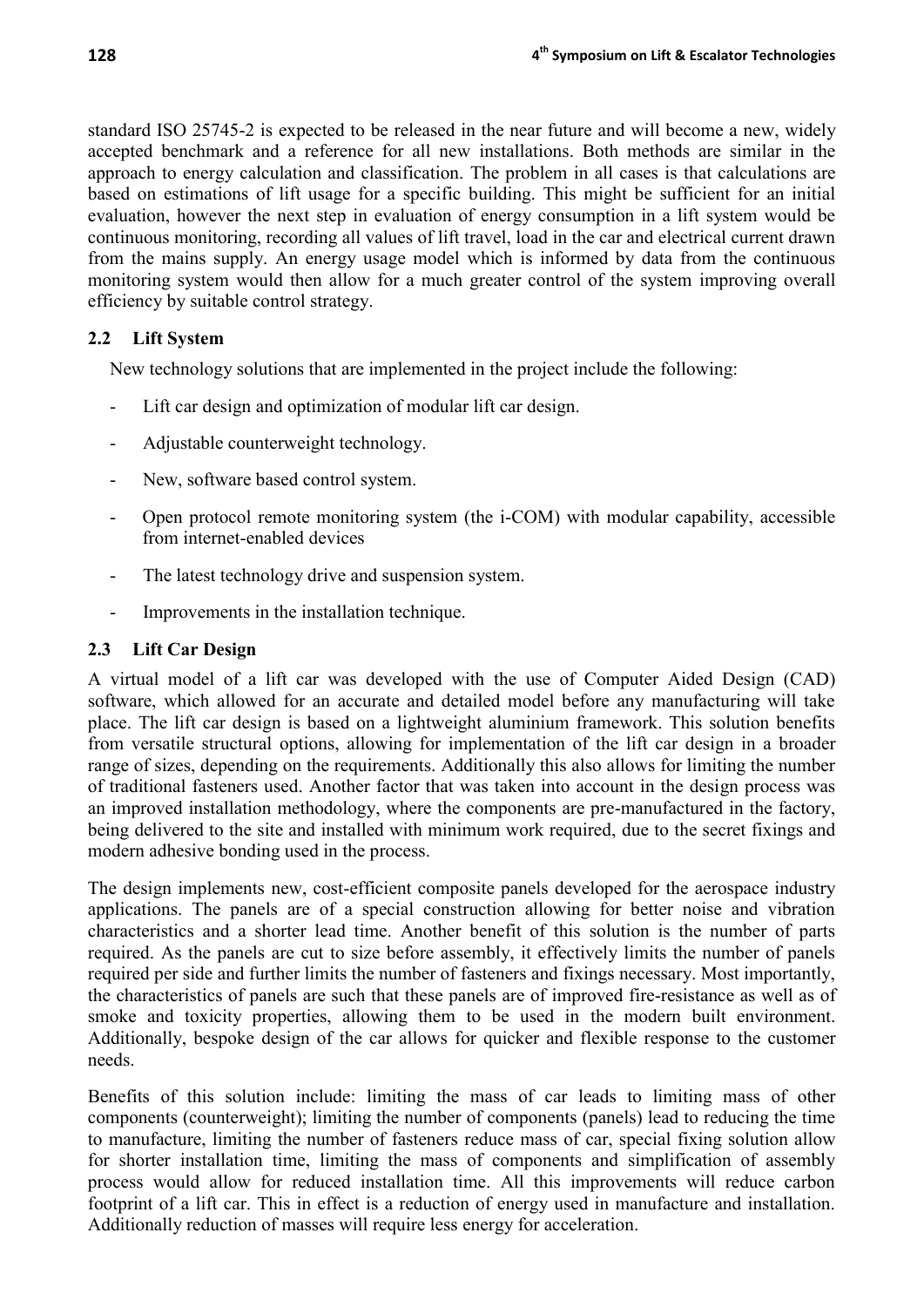### **2.4 Adjustable counterweight design**

Advancement of technology, particularly drive inverters and regenerative systems allowed for improvement of energy efficiency of an MRL lift system, reclaiming energy used in the regenerative phases of a four quadrant operation. These systems provide the required functionality; however there are implications for the actual savings that might be achieved. The main problem of these systems is that regeneration will never be the perfect solution, as the mechanical energy is converted into electrical energy and back into mechanical energy. This is related to losses due to component efficiency which multiply themselves in the cycle. Additionally, from a mechanical point of view, the system is also less efficient when the car load is significantly different from the counterweight balance. So if it is balanced to 0.4-0.5 of the rated load, this leads to a situation that the energy is consumed even when the lift car is moving without load. Statistically this situation occurs in 50% cases of lift travel [6]. One more fact is that people transfer in the building is balanced – traffic in is equal to the traffic out. It is clear that there are exceptions to this, particularly when people use the stairs to go down more often that to go up.

All this has facilitated an improvement in the determination of an adjustable mechanical system that might feasibly be implemented in a low to mid rise lift system. Possible energy gains have been quantified based on the results of lift traffic surveys and correspondingly generated traffic patterns. A virtual model of the adjustable counterweight system has been developed, showing the operational principle and the mechanical components. This work can lead to a more efficient mechanical design of a lift system in certain circumstances. One limitation of this solution is that it can only be incorporated in low and mid-rise systems when the peak traffic is within its rated capability. The advantage of the proposed system is that it can potentially be used as an add-on without redesigning the existing MRL arrangement.

#### **2.5 Control System**

The energy performance of a lift system depends on the following two main operational components: running and standby energy consumption. Thus, it is important that the new lift design addresses the issue of energy consumption in both areas. Recent research suggested that the standby energy efficiency of a lift system can account for 5% to 95% of its energy consumption [4], depending on a particular system and its usage patterns and energy consumption during running condition and standby.

New, software based control system programmed in C using Microsoft technology would allow for substantial improvements in panel size as compared to a traditional panel with logic gates, reduction of control system components, time required for manufacture and improved efficiency of the system therefore reducing energy consumption. System software allows to operate the panel in "Eco mode", reducing the energy used for lights and fans during operation and to set the system to the 'Standby' mode. Two additional features that allows for improvement in energy efficiency of the control system is drive standby and micro-controller standby function which could be used during periods of inactivity. Size of all main components used in the panel design allows implementing the main panel in the landing door frame. This offers a significant advantage in the MRL lift arrangement as in this type of lift most problematic is the access to the control cabinet.

## **2.6 Monitoring System**

The newly developed remote monitoring system (i-COM), allows for a continuous monitoring of a number of parameters in the lift. This in turn determines an efficient service schedule thus reducing the costs to the maintenance company and the customer. Parameters, which are directly related to the ride quality, are currently implemented in the monitoring system, including velocity, acceleration and jerk. Additionally it is possible to monitor other properties of the system such as drive parameters, fault log, waiting time statistics, floor levelling statistics, floor usage statistics, maintenance log and remote control of the lift.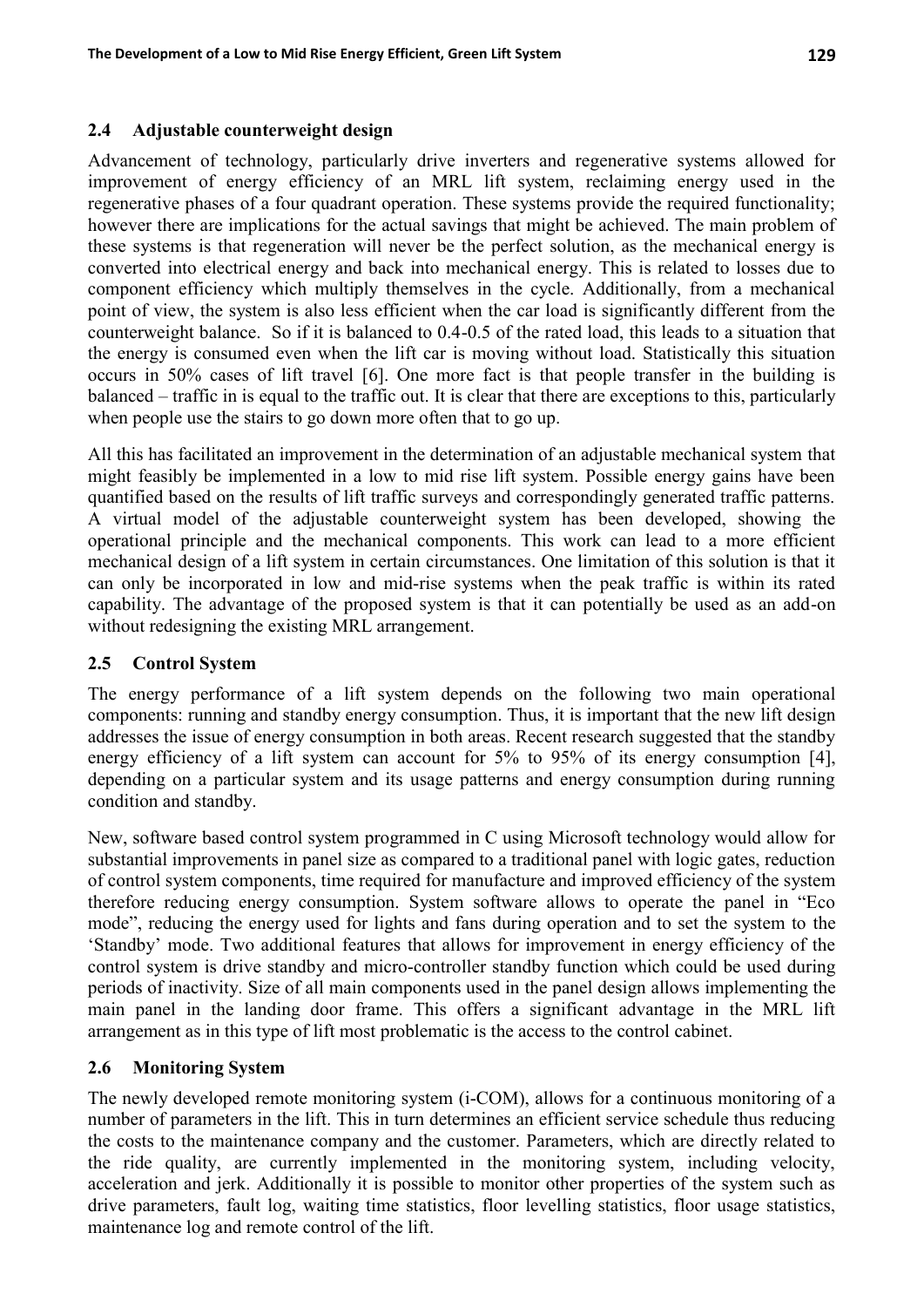A system based on CAN-bus technology would allow ultimately for a number of modules to be connected, namely:

- 1) Voice transmission module (autodialer)
- 2) Continuous load monitoring module
- 3) Condition monitoring module (state of machine, bearings, guide rail performance and lubrication). This solution would allow for a determination of component degradation and predictive maintenance ensuring energy efficiency and a minimum out of service time.

Remote monitoring system has also allowed for further improvements in standby energy consumption of a lift. Periods of inactivity can be logged in the control system, allowing to visualize and decide on particular control strategy, effectively allowing to switch off most of the components on a periodic basis. In case of seasonal operation, monitoring software can allow for further savings, such as reduction of lift speed.

## **2.7 Drive system**

The system benefits from an underslung, 2:1 drive, using polyurethane multi-belts with steel sheaves and pulleys. Implementation of a belt system instead of traditional steel wire ropes has a number of advantages, such as reduced size of traction sheave which allows for a smaller machine running at higher speed, reduction of rope and sheave wear and improvements in ride quality. Other benefits include reduction in overhead clearance required for machine, reduction in space required for car pulleys, reduction in cost of replacement as the belts benefit from greater longevity. Problems in this type of project include design and selection of components, belt monitoring system and certification. A similar solution was used for years by major companies in the lift market, however because of patents on particular designs and solutions, this did not become an industry standard.

The lift is driven by brushless Permanent Magnet Synchroneous Motor (PMSM), a type of rare earth magnet induction motor which benefits from a higher power density for their size as compared to AC Induction motors (ACIM). Use of PMSM in the lift industry is increasing as it allows for more compact design and provides highest efficiency in comparison to ACIM [6].

## **2.8 Installation technique**

The study conducted within this research project has led to consideration of improvements in the installation techniques for low- to mid- rise lift systems. Two particular areas are under investigation, which are using laser sensors to provide accurate alignment of drive and guiding and evaluation of solutions available to reduce installation costs. Laser solutions that were introduced to the lift industry in the past are increasingly used in a number of industries such as automotive, wind power, manufacturing, nuclear, aerospace, and marine [7]. Although the range of applications was investigated in the past it is considered that the area is not sufficiently exploited in practice.

# **3 CONCLUSION**

Main restrains to the energy efficient development that were determined by De Almeida et al. [4] include lack of monitoring of energy consumption, awareness and knowledge about energy efficient technology. In this project it was considered to tackle all three main barriers, which would change the common perception of a lift system as optimally designed.

Other barriers that can be identified based on recent work are particular manufacturer restrictions on the technology (patents), lack of availability of components and UK market demands in the low- to mid- rise lift sector. In order to progress further and to satisfy the modern ecological demands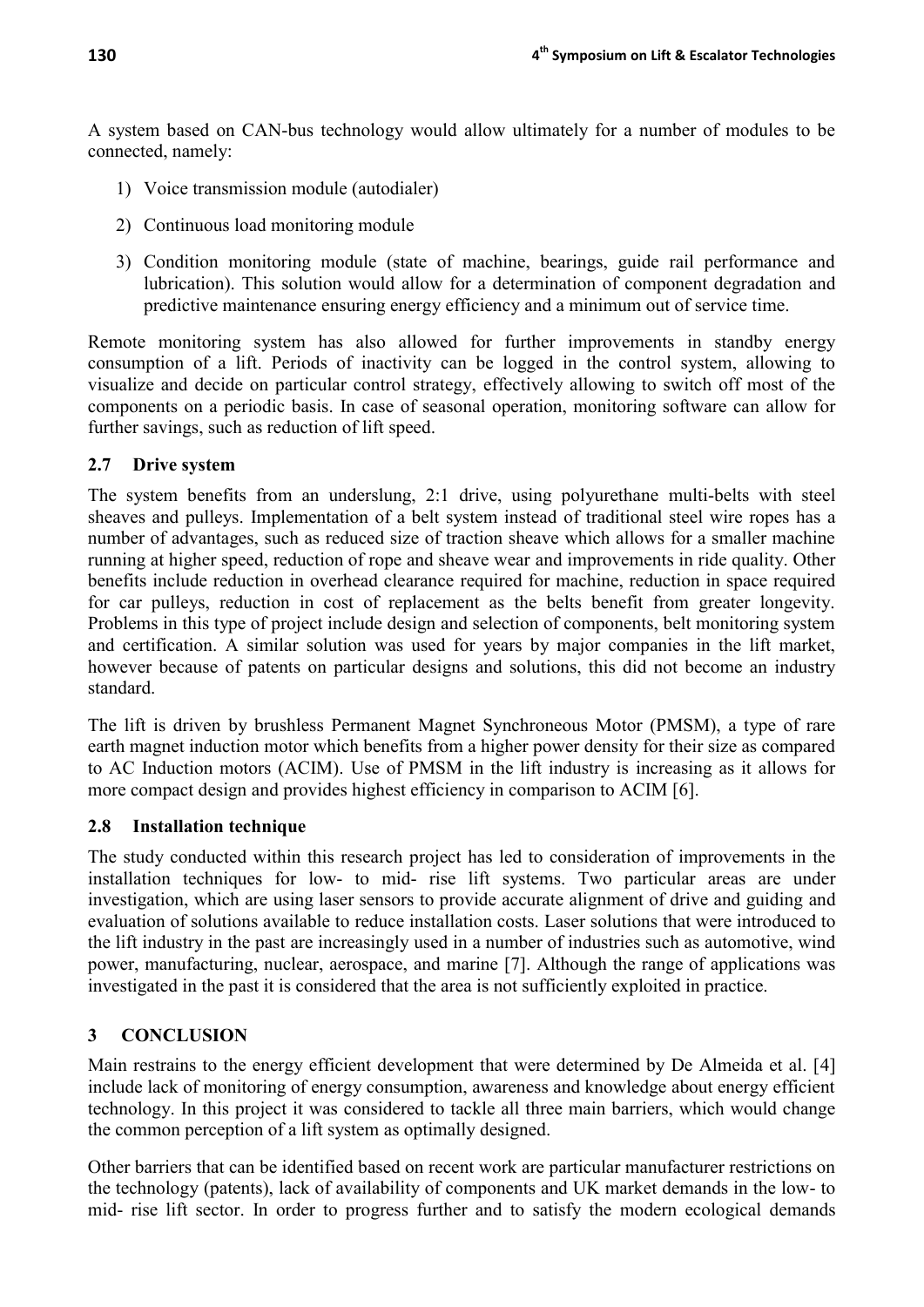towards a more sustainable environment further research and development effort is needed to be implemented, particularly within the small and medium size enterprise in the lift engineering sector.

### **4 REFERENCES**

[1] Energy-Efficient Elevators and Escalators, [www.e4project.eu,](http://www.e4project.eu/) Accessed: 06/2014

[2] G. Barney, *Energy Efficiency of Lifts. Measurement, Conformance, Modelling, Prediction and Simulation*. Gina Barney Associates (2007), Source: [http://www.cibseliftsgroup.org/docs/Barney-on-energy%20efficiency%20of%20lifts.pdf,](http://www.cibseliftsgroup.org/docs/Barney-on-energy%20efficiency%20of%20lifts.pdf) Accessed: 06/2014

[3] The Chartered Institution of Building Services Engineers, *CIBSE Guide F, Energy efficiency in buildings*. London 2004

[4] A. De Almeida, S. Hirzel, C. Patrão, J. Fong, E. Dütschke - *Energy-efficient elevators and escalators in Europe: An analysis of energy efficiency potentials and policy measures*. Energy and Buildings Vol. 47, 151-158, (2012).

[5] L. Asvestopoulos, N. Spyropoulos (Kleemann Hellas SA, Greece), *Lifts Energy Consumption Study*, Source: [http://www.lift-report.de/index.php/news/464/56/Lifts-Energy-](http://www.lift-report.de/index.php/news/464/56/Lifts-Energy-Consumption-Study)[Consumption-Study](http://www.lift-report.de/index.php/news/464/56/Lifts-Energy-Consumption-Study) 5/2010, Accessed: 09/2014

[6] ISR ‐ University of Coimbra, E4 Energy Efficient Elevators and Escalators, (2010), Source: <http://www.e4project.eu/documenti/wp6/E4-WP6-Brochure.pdf> Accessed: 06/2014

[7] John F. Ready, Industrial Applications of Lasers, Academic Press Ltd, 1997

## **BIOGRAPHICAL DETAILS**

Rafal Kwiatkowski graduated in 2013, achieving Masters degree in Mechanical Engineering and Energy Engineering at Heriot Watt University in Edinburgh. Since then he has been working on a development of a Green Lift at ACE Lifts Ltd.

Stefan Kaczmarczyk is Professor of Applied Mechanics at the University of Northampton. His expertise is in the area of applied dynamics and vibration with particular applications to vertical transportation and material handling systems. He has been involved in collaborative research with a number of national and international partners and has an extensive national and international track record in consulting and research in vertical transportation and lift engineering. He has published over 90 journals and international conference papers in this field.

Charles Salter is the owner and Managing Director of ACE Lifts. He has over 35 years of lift industry experience, 25 of those establishing and running ACE Lifts (formerly Artisan Control Equipment). His area of expertise is in the electronic aspect of lifts; specifically control systems and remote monitoring and has contributed to a number of industry texts regarding these. Charles is currently studying for an MSc in Lift Engineering at Northampton University.

Laurel Mulhern is the Sales and Marketing Manager at ACE Lifts Ltd.